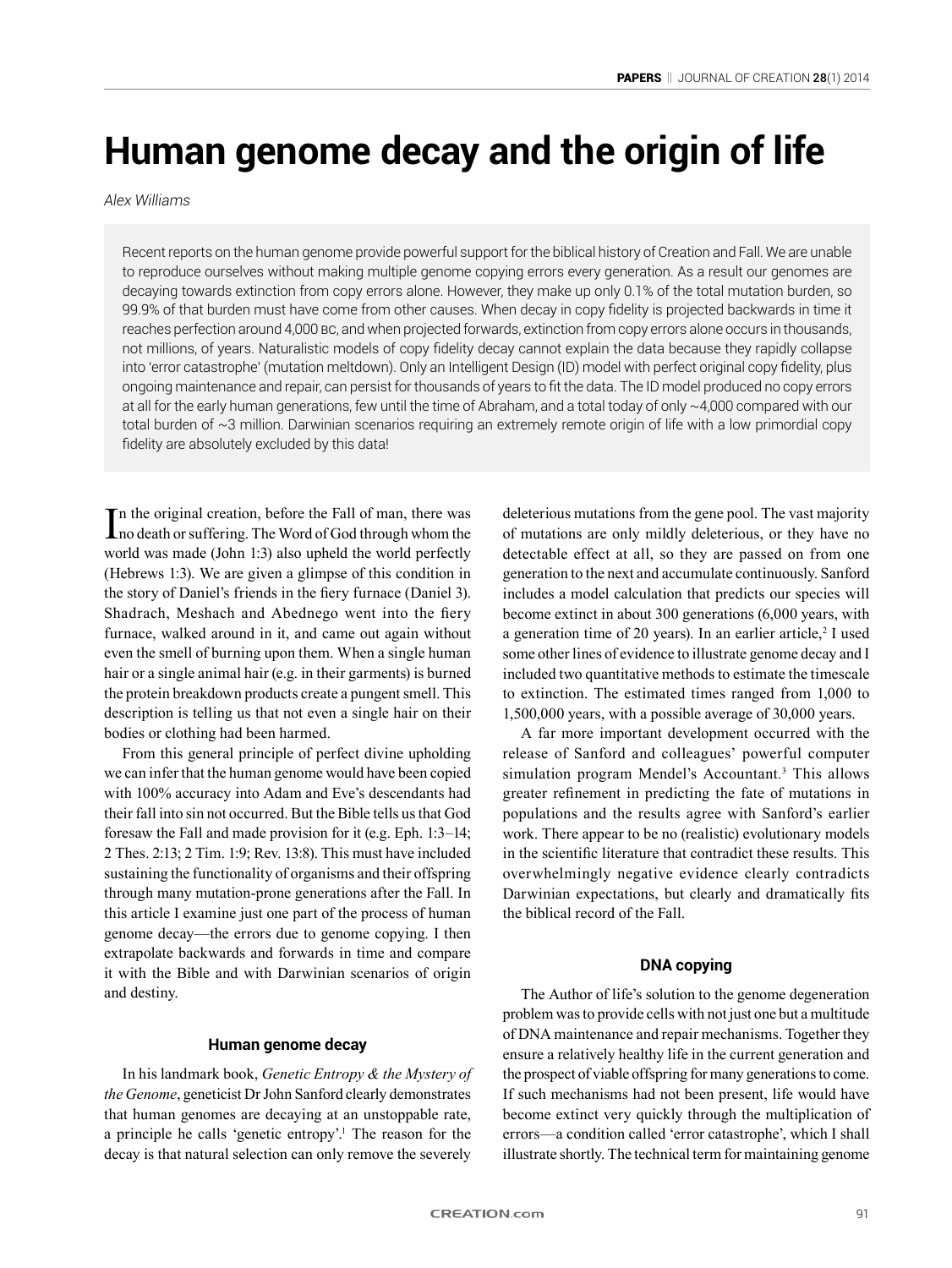quality during reproduction is 'DNA copying fidelity' and the enzyme systems that do the copying are called 'DNA polymerases'. Copy fidelity maintenance mechanisms include proofreading, numerous kinds of error correcting systems, and error accumulation checkpoints.

According to Thomas Kunkel, a specialist in this field:

"DNA copying fidelity is an important area of scientific research … because the balance between correct and incorrect DNA synthesis is relevant to a great deal of biology. High fidelity DNA synthesis is beneficial for maintaining genetic information over many generations and for avoiding mutations that can initiate and promote human diseases … . Low fidelity DNA synthesis is beneficial for the evolution of species, for generating diversity leading to increased survival of viruses and microbes when subjected to changing environments, and for the development of a normal immune system. What was not appreciated [by the pioneers in this field] … was the large number and amazing diversity of transactions involving DNA synthesis required to faithfully replicate genomes and to stably maintain them in the face of constant challenges from cellular metabolism and the external environment."<sup>4</sup>

Copy fidelity varies with the different DNA copying systems used, with the different kinds of errors involved, and with the different stages in a cell's life cycle. Error rates seem to vary across almost all possibilities, from 1 per nucleotide copied to about 1 in 10–100 million nucleotides, depending on the copy-repair system. Cells also appear to have the ability to combine several diverse copy-repair systems in different ways to achieve cooperatively a greater fidelity than any one system can achieve individually.5 Overall it appears to be impossible for our cells to copy the 3 billion nucleotides in our genome without error.

A recent study of autozygous DNA in whole genomes of five genealogically well-defined Hutterite parent-offspring trios yielded a single nucleotide mutation rate of 1.2 per hundred million base-pairs per generation.<sup>6</sup> In a genome of 3 billion base-pairs that amounts to 36 single nucleotide changes (SNPs)<sup>7</sup> per person per generation. This figure is smaller than previously measured rates (perhaps because of the investigator's narrow focus) but will suffice for present purposes. Mutation rates must have varied considerably in the past because a recent study of protein coding genes showed that about 86% of deleterious SNPs have accumulated in the last 200 generations.<sup>8</sup>

# **Looking back to the origin of life**

In the approximately 6,000 years since creation, humans have gone through roughly 250 generations. In each fertile female the embryonic sex cells undergo about 23 cell

generations to produce approximately 7 million primary eggs in the developing ovary,<sup>9</sup> but this number is then selected back to about 1–2 million in the mature ovaries.<sup>10</sup> No more eggs are produced during the female's lifetime. Males, on the other hand, continue to produce new sperm throughout life so they continue to accumulate mutations with age. In the Hutterite family study mentioned above, 85% of SNPs came from fathers and only 15% from mothers. Female DNA plays a foundational role in maintaining the viability of life in the long term because it is the egg-cell, with its high-fidelity maternal DNA, that becomes the first cell of the offspring. Males only contribute chromosomes. When Adam named his wife Eve, "because she would become the mother of all the living" (Genesis 3:20) he spoke a biological truth that would only become known to science 6,000 years later. The cells of all our bodies are the lineal descendants of the cells of Eve's body, but not of Adam's. The importance of this point will be seen shortly.

Our current human population has therefore gone through about  $23 \times 250 = 5,750$  germ-cell generations in the maternal line since creation. According to the findings of The 1000 Genomes Project we have each accumulated on average about 3.6 million SNPs in that time.11 Some of these would have been built into our original parents (Adam and Eve) to provide a pool of potentially useful variation for later generations to draw on. A recent example is the discovery that a single nucleotide change in ethnic Tibetans (compared with Han Chinese) has allowed them to cope with the chronically low oxygen levels that occur on the high Tibetan plateau.<sup>12</sup> In the recent study of protein coding genes mentioned above, the 86% of deleterious SNPs that accumulated in the last 200 generations would amount to approximately 3 million if applied to this average genome figure (3.6 million x 0.86 = 3 million). Several ancient human genomes have been sequenced and the one with the fewest SNPs (i.e. our closest estimate of the built-in variation) at about 450,000 belonged to a Paleo-Eskimo.<sup>13</sup> It seems reasonable therefore to assume that something like 3 million of our SNPs have accumulated since creation.<sup>14</sup> With our 3-billion-nucleotide genomes carrying 3 million SNPs then one measure of the current state of our genomic health is that we each carry approximately 1 error per thousand nucleotides.

## **Genome degeneration modelling**

When the principle of genetic entropy is extrapolated backwards into history we must expect to see higher quality genomes and higher fidelity of reproductive copying the further back we go in time. We could perhaps use Mendel's Accountant to simulate this process but it is more instructive for the general reader to see the process at work in some simpler models.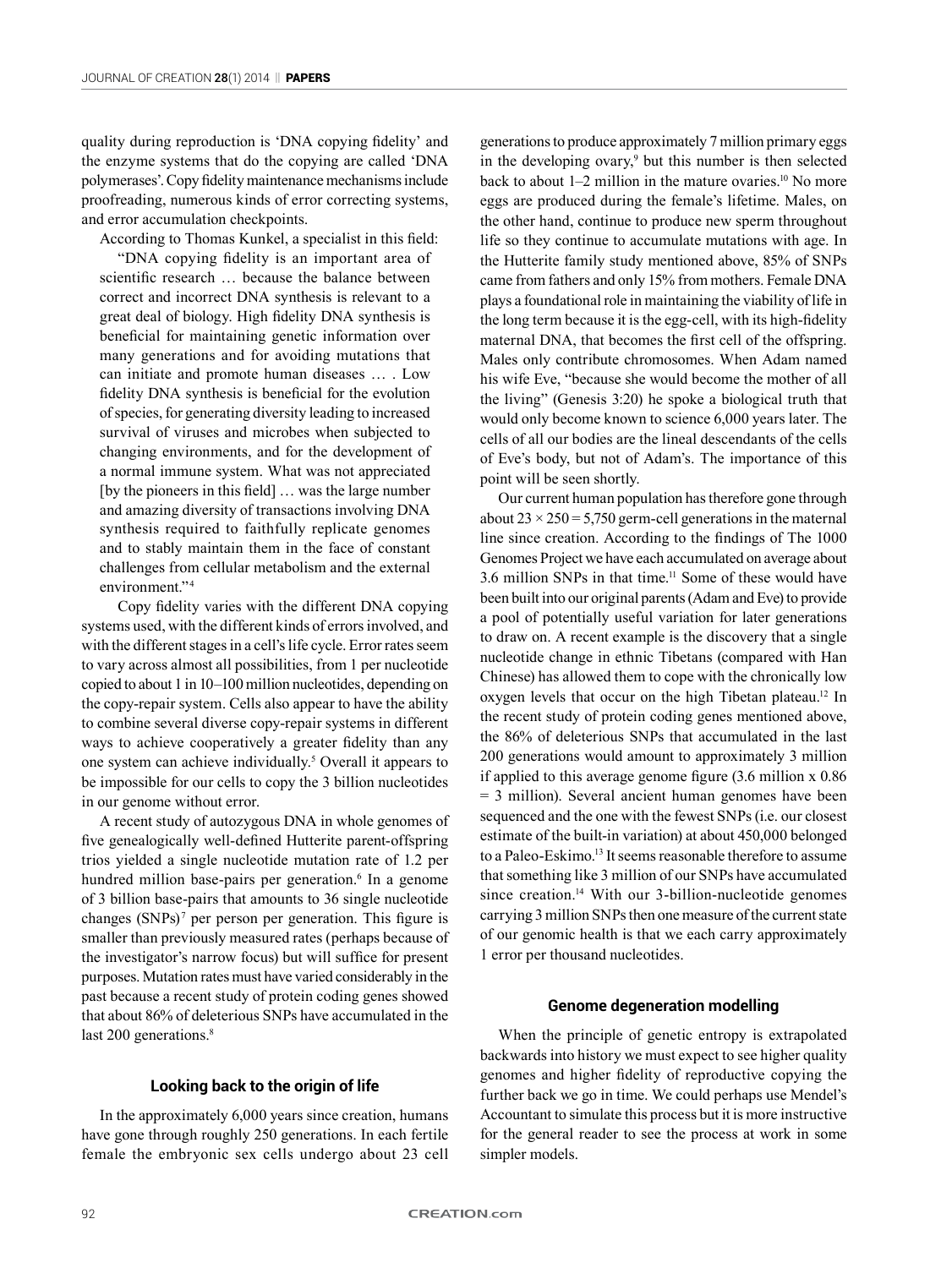The simplest calculation we could do is multiply the number of mutations accumulating today per generation (36 in the Hutterite study) by the number of generations since creation  $(-250)$  which gives us 9,000 mutations in total. This is only 0.3% of the 3 million SNPs measured in genome studies. The huge difference suggests we need a more complex model to represent what is going on.

Copy fidelity between any two generations is clearly a different thing to mutation accumulation across many generations, so we can represent them as two separate components in a model such as the following:

Genome decay  $=$  copy fidelity decline  $+$  mutation accumulation from other sources

When parents today have children, they pass on the millions of SNPs inherited from their ancestors plus 36 new ones (in the Hutterite case) that have accumulated during their own generation.15 Suppose, however, that one parent is exposed to excessive radiation. That parent will pass on an extra burden of mutations that has nothing to do with genome copy fidelity. Suppose, again, that another parent suffers damage to their genome copying mechanism so that its fidelity declines to 1 error per million nucleotides in just that one generation. That parent will pass on the millions of SNPs inherited from earlier generations, plus the extra copy errors—3 billion nucleotides multiplied by 1 error per million nucleotides  $= 3,000$  new mutations from just that one generation, plus the likelihood of greater copy error rates in subsequent generations.

Copy fidelity multiplies errors between generations, while mutations from other sources (radiation, diet, smoking, environment, reactive metabolic products, virus infections etc.) are added between generations. The theme of this article is copy fidelity so I will focus now on just this contribution.

We can use the analogy of a photocopier. In normal operation a photocopier can produce many copies of a single original document and all copies will be the same (if the machine is working correctly). To convert the photocopier into a biological analogue we need to take a copy of the original, then replace the original with its copy, and produce a 'copy of a copy'. By replacing the 'original' each time with the copy of itself we create a 'copy of a copy of a copy' and so on, and this represents fairly closely what happens when organisms copy their genomes into their offspring.

We can represent this copying process mathematically with the following equation:

$$
Q = P^N \tag{1}
$$

where Q is the copy fidelity today, P is the post-Fall copy fidelity, and N is the number of generations since creation. This model is not quite correct in the sense that the value of P should be decaying at least to a small degree over time because ever since the Fall the whole creation has been 'in bondage to decay' (Romans 8:21). We can therefore introduce a decay term,  $\alpha$  < 1, that can reduce the value a small amount each generation. The equation then becomes:

$$
Q = \alpha^N \times P^N = (\alpha P)^N \tag{2}
$$

This model simulates the behaviour of an intelligently designed machine like the photocopier where its purpose is to make large numbers of high-quality copies over many years, and it receives regular maintenance and repair to keep it working correctly. But even with repair and maintenance no machine can last forever, so the value of α must decline slowly over time. As a first approximation we can make  $\alpha$ decline at a similar rate to Q. This can be implemented by calculating a new value of  $\alpha$  at the beginning of each new generation as follows:

$$
\alpha = Q = P^N \tag{3}
$$

When this value is substituted into equation 2 we get:

$$
Q = P^N \times P^N = P^{2N} \tag{4}
$$

Shortly we will be considering naturalistic Darwinian scenarios for the origin of life. In these cases there are no intelligently designed machines, and no maintenance or repair is available to anything that might happen to turn up by chance. To simulate this kind of process we need a model in which copy fidelity declines at the same rate as Q over time. In genomic terms this means every part of any primordial 'genome' would be as prone to copy error as any other part and the copy mechanism itself would degrade at the same rate as everything else. This model can be expressed mathematically as follows:

$$
Q_N = (Q_{N-1})^2 \tag{5}
$$

where  $Q_N$  is the copy fidelity in generation N,  $Q_{N-1}$  is copy fidelity in the previous generation, and  $Q_N = P$  in the beginning, when  $N = 1$ .

Figure 1 illustrates the difference in the way these models behave when they begin with a copy fidelity of just 99%. The Naturalistic model (equation 5) plummets to extinction very quickly, while the Intelligent Design (ID) model (equation 4) lasts much longer. As copy fidelity gets closer and closer to 100%, however, the output from both models will last for longer and longer times.

To execute these two models in practice we can adopt a trial and error approach.16 We begin by choosing a trial estimate of the original copy fidelity, then apply the different multiplication methods over 5,750 germ-cell generations and compare the result with the copy fidelity we observe today. Then we adjust the original number and try again, and repeat the process until we get the exact result observed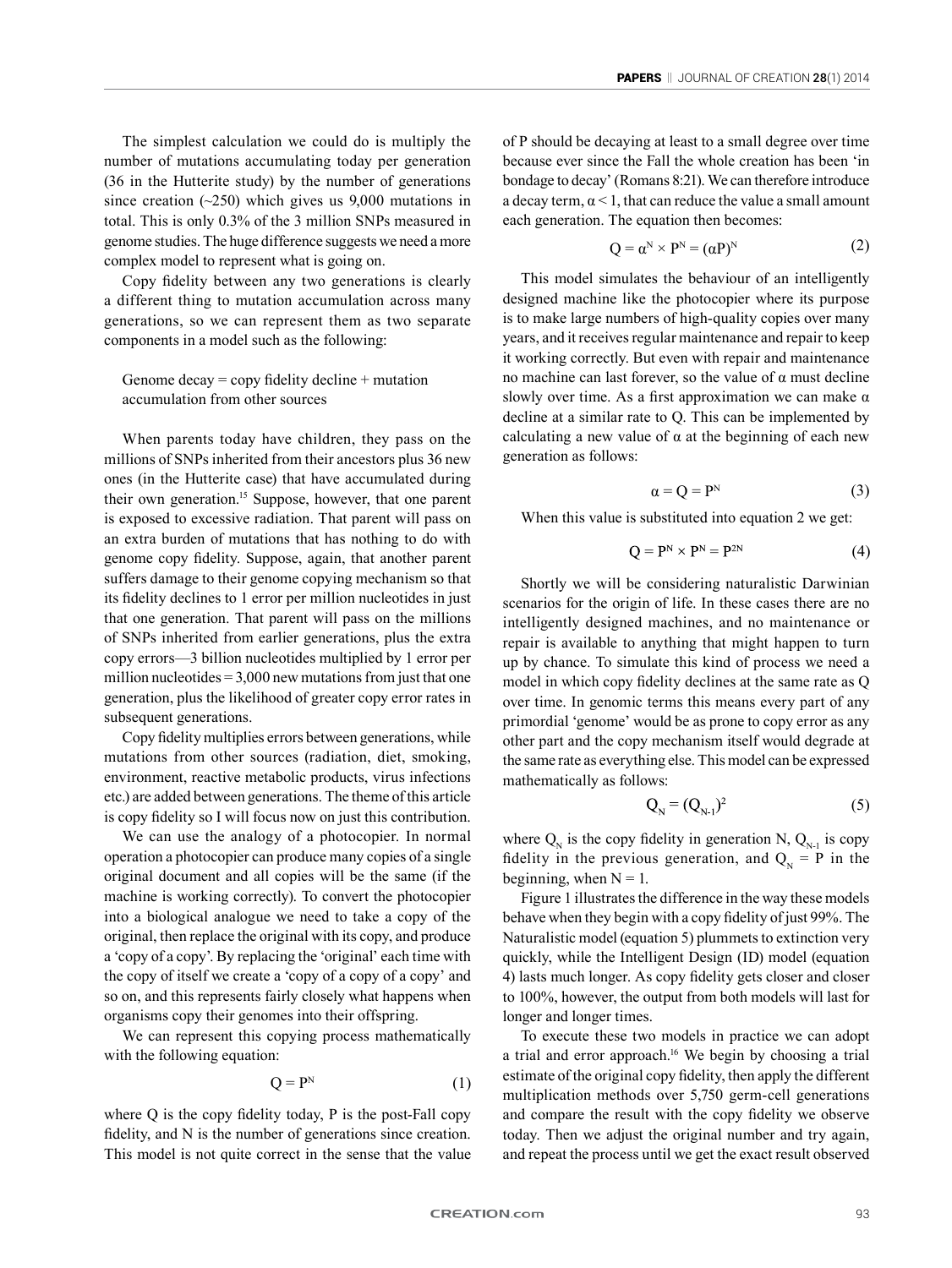

**Figure 1.** Illustration of the behaviour of the Naturalistic and Intelligent Design models of copy fidelity decay per germ-cell generation, from a starting point of 99%.

today. I carried this out using both analytical solutions and a numerical routine written in Visual Basic within MS Excel.

Now we don't know what the exact error rate today is from copy error alone. The Hutterite number can serve as a best guess because it is from a people group who live simple lives in rural colonies and have lower exposure to radiation, chemicals and other damaging factors that exist in high-tech communities. Their rate is also lower than the figures derived from other methods. So our target number for today's copy fidelity will be 1.2 errors per 100 million nucleotides per human generation, which is equivalent to  $1.2 \div 23 = 0.052$  per 100 million, or approximately 1 error per 2 billion nucleotides per female germ-cell division.

A second target number that a successful model needs to match is the number of copy errors since creation, estimated earlier at 9,000 (36 per generation over 250 generations) in total. A successful model needs to produce a number less than 9,000 because copy errors must have been fewer in the past than they are today. And a third target for a successful model is that copy fidelity must continuously decline at a increasing rate as the copy mechanism becomes more and more degraded over time.

## **Modelling results**

Using the Naturalistic model (equation 5) the copy fidelity declined rapidly. Even with a primordial error rate as low as 1 in ten thousand trillion (10 to the 16th power)—the smallest number that MS Excel would accept—the genome quality declined to extinction in just 55 germ-cell generations. This would be equivalent to the third human generation from Adam! In other words, copy fidelity could not possibly have declined at the same rate as genome quality or humans would already be extinct. The Author of life must have specially designed a system to protect the copy mechanism from errors!

The ID model (equation 4) worked much better. However, precision limits and rounding errors interfered severely in the MS Excel calculations so alternatives were required. I used the arbitrary precision function in Wolfram Mathematica v.9.0.1 to do Surd root solutions to equations 1 and 4 and for the numerical calculations at 50 and 100 digit precision. The ID model required a post-Fall copy fidelity of 1 error per 23 trillion nucleotides per germ-cell generation to fit the value of Q we observe today at 1 error in 2 billion nucleotides per germ-cell generation. Both high-precision analytical and numerical methods produced exactly this same result, but the MS Excel calculations produced values that differed by more than a thousand times!

Two different values of  $\alpha$  were tried:  $\alpha = Q$  as given in equations 3 and 4, and  $\alpha$  = 1 which is equivalent to equation 1 and implies a higher standard of ongoing repair and maintenance. Equation 4 in the high-precision numerical model yielded 3,834 to 4,313 mutations since creation (with and without rounding, respectively). Using  $\alpha = 1$  the primordial copy fidelity required was 1 error per 15 trillion nucleotides per germ-cell generation. When this value was used in equation 4 with no rounding, it yielded 3,307 mutations since creation. All these values are less than the 9,000 mutations calculated from the Hutterite error rate so they all meet that criterion successfully. Equation 4 with  $\alpha$  = Q also produced a continuously increasing copy error rate, illustrated in figure 2, thus meeting the third criterion for a successful model. In contrast, using  $\alpha = 1$  failed this test as it became linear, producing exactly 1 million mutations every hundred thousand germ-cell generations.

The number of mutations per person per generation ranged from zero (perfect copy fidelity) during the first 3 human generations (4 human generations when  $\alpha = 1$ ), to



**Figure 2.** The number of copy errors accumulated by the average human genome projected forward from creation using the intelligently designed copy fidelity model. Since there are 23 germ-cell generations per human generation the germ-cell generations are equated to years since creation.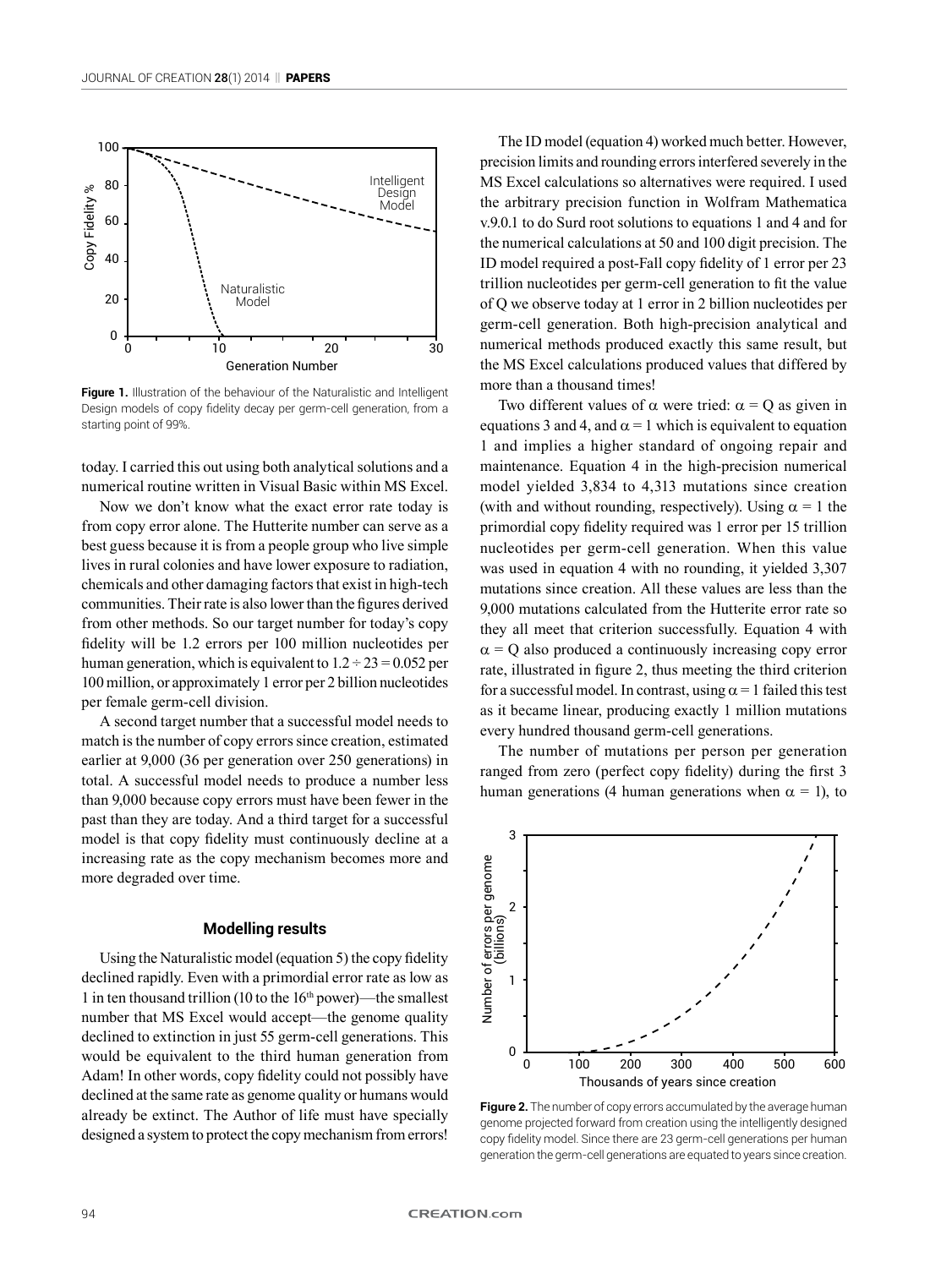the equivalent of every nucleotide being mutant from copy errors alone in less than 600,000 years (figure 2).

We don't know how many mutations would cause extinction in humans, but since 99.9% of our mutations arise from causes other than copy errors (4,000 is only 0.13% of 3 billion) then extinction would occur very much sooner than figure 2 suggests. The only experimentally determined value available for mutational decay to extinction for any species is for the 1918 H1N1 influenza virus. Extinction occurred when about  $10\%$  of its genome was damaged.<sup>17</sup> Ten percent of the human genome is 300 million mutations and that was achieved in the ID model after ~27,000 years.

## **Discussion of modelling results**

The Naturalistic model is clearly incapable of matching the real genome data targets because it collapses so rapidly into mutation meltdown. In contrast, the ID model nicely fits all three data targets. Yet how can such an incredibly high mathematical precision be biologically possible? Have we made a false assumption somewhere? For example, does copy fidelity really propagate across generations in the multiplicative manner assumed here? Genome copying occurs at a stage in the cell cycle called 'DNA replication'. The double helix is unwound at multiple points on each chromosome and each exposed strand of the helix has new nucleotides attached to it by the copying machinery. The unwinding helix thus turns into two new double helices which are (almost) identical copies of the original. The two copies are then pulled apart at mitosis when the cell divides into two. The whole process is quite complex, involving many different molecular machines that include proofreading, error correction and error accumulation checkpoints. Overall, however, the occurrence of errors is fairly random, and thus a probabilistic process. Probabilities always propagate in a multiplicative manner because the chance of an error in one step is largely independent of the chance of error in the preceding or following step.

Natural selection also contributes towards maintaining high copy fidelity. When a female produces 7 million egg cells in the developing embryo and then selects just 1 or 2 million to store in her mature ovaries her body is probably selecting the healthiest and rejecting those that carry the most mutations. Natural selection also plays a strong role in fertilization, ensuring that only the fittest one out of millions of sperm cells gets to fertilize the single egg that is produced in each reproductive cycle. Likewise, during embryo development, any that are badly damaged usually abort spontaneously so that only the relatively healthy babies make it to full term.

Another possibility here is that human female egg production may not be the same as in other mammals. The description given earlier was based on the generalised process in mammals but we need to realize that ethical issues limit the amount and type of research that can be done on humans. The idea that all eggs are produced during embryogenesis has recently been challenged by the discovery that egg production can be artificially stimulated in cultures derived from cells scraped from the surface of adult human ovaries. This ability was described by the authors as a 'sophisticated mechanism created during the evolution of female reproduction'18 and suggested that it might be a way of producing new high quality eggs when the embryonic store has become depleted. It will be interesting to see what future genomic studies of the human egg production process will reveal about mechanisms for conserving copy fidelity.

The large burden of mutations that the current human population carries, and passes on to its children, is not the result of copying errors—something else must have caused it.

# **Darwinian origin of life scenarios**

With that background of real genome data and analysis in mind, we are now in a position to evaluate Darwinian scenarios for the origin of life. The Darwinian worldview requires life to have arisen through a long sequence of small, easy steps that could have occurred by chance and accumulated through natural selection to produce life as we know it today. No one knows how this might be possible. At least seven different scenarios have been put forward<sup>19</sup> but despite intensive ongoing research<sup>20–22</sup> and increasingly learned and detailed discussions, the same old 'brick walls' are encountered on every side.

That does not deter the true believers. For example, University of California, Berkeley, maintains a website called *Understanding Evolution* and under the topic "From Soup to Cells—the Origin of Life"<sup>23</sup> they give no hint of any difficulty. On the contrary they say there is "illumination" from "many lines of evidence … even experiments".

On the more focussed topic "How did life originate?" they suggest that ribonucleic acid (RNA) formed spontaneously and began replicating itself. These self-replicators were then superseded by 'super-replicators' which took over via natural selection and these were then superseded by 'supersuper-replicators' which again took over and so on. Then, by chance, something even better turned up: self-replicating molecules became enclosed within a cell membrane. They state: "Cell membranes must have been so advantageous that these encased replicators quickly out-competed 'naked' replicators. This breakthrough would have given rise to an organism much like a modern bacterium."

So, according to the Darwinian view, sloppy copying led to better sloppy-copying, and sloppy copying that occurred inside a cell membrane led to better-than-ever sloppy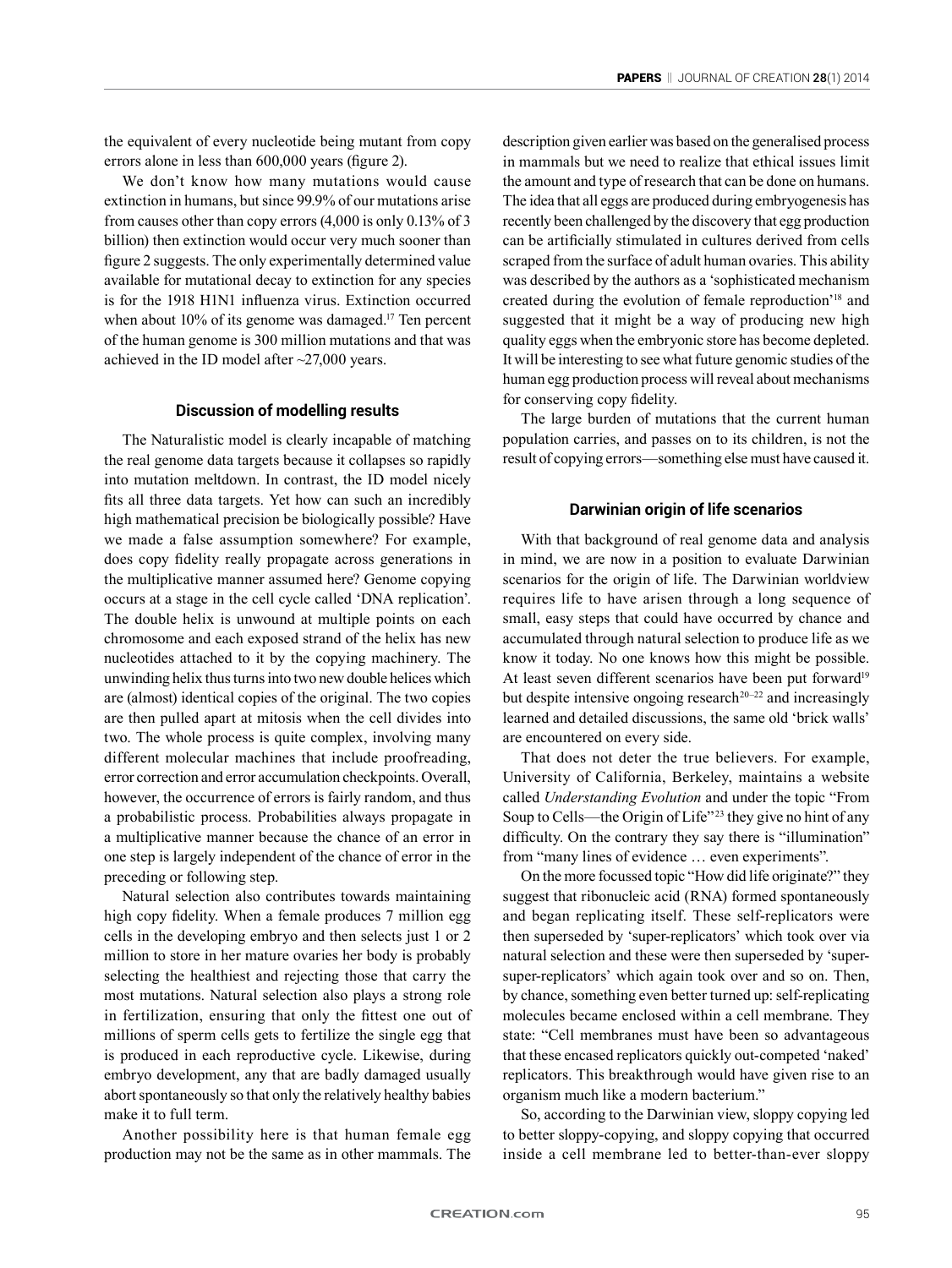copying. But does it? Self-replicating RNA molecules have been produced in the laboratory for medical and research purposes, but they require a great deal of intelligent design and manipulation.24 Evolutionists have long known that there are numerous obstacles to its naturalistic formation.25 A recent story in *New Scientist* entitled "Biologists create self-replicating RNA molecule" illustrates some of these problems.26 The molecule, dubbed tC19Z, could only replicate 97 nucleotides—not quite half its own length. The precursor to tC19Z, called R18, which the investigator began with, could only copy 14 RNA nucleotides, just 7% of its own length. The investigator made a vast library of thousands of different versions of R18 and screened them to see which ones made more copies. After many rounds of copying and screening he found several useful things which he incorporated into his final version. But even after all this intelligent design and manipulation, tC19Z could only copy 48% of its own length.

The foolishness of the claims made for these results—that they help us to understand how life could have arisen by chance—is illustrated in figure 3. In a primordial scenario like this only the Naturalistic model of copying could apply because the ID model requires special help and so is ruled out by definition. Suppose we begin with an RNA molecule that had a self-replicating capacity of 7% copy fidelity (like the R18 molecule) it would degenerate into useless junk after just 1 generation. With 48% fidelity (like the tC19Z molecule) there would be nothing useful left after 3 replications. Even if an experimenter managed to make an RNA molecule with 99% copy fidelity it would decay away in just 9 generations. These results clearly show that anything other than extremely high copy fidelity quickly leads to error catastrophe!

This result has been in the scientific literature for more than 40 years since Manfred Eigen coined the term 'error catastrophe' to describe exactly this problem.27 He calculated that only an error rate of less than 1/*n* where *n* is the effective genome size could sustain life. An average bacterial genome contains about a million nucleotides so the primordial error



**Figure 3.** Decay in genome quality using the Naturalistic model of error propagation, for 7%, 48% and 99% copy fidelity in the beginning.

rate would need to be less than 1 in a million. Bacteria today can have *in vivo* mutation rates 28 lower than 1 error per billion nucleotides per generation, $29$  a thousand times lower than this threshold and sufficient to keep them viable in the long term. Clearly a great deal more intelligent design and manipulation than that which went into these RNA experiments would be required to create and sustain life over thousands of years!

### **General discussion and conclusions**

The only kind of genome copying system that can sustain life over thousands of years is one that has two primary characteristics. First, it must be precisely engineered so that it can begin with copy fidelity so high as to be indistinguishable from perfection. Second, it must be protected and maintained over thousands of years in such a way that it is at least partly insulated from the general genome decay that is rapidly going on around it. These characteristics fit very well into the biblical account of Creation and Fall just a few thousand years ago, but are impossible to achieve from a Darwinian starting point. The Darwinian claim—that life could have started with low-fidelity self-replicating molecules—is exposed as culpable foolishness. The 'RNA world' scenario collapses into 'error catastrophe' so quickly it is scandalous that such nonsense can be taught as a realistic model of origin in our schools and universities.

The ID model was not set up with the aim of producing perfect copy fidelity; it was simply projected backwards in time to a date consistent with biblical origins. The fact that it did produce perfect copy fidelity at around 4,000 bc—in both versions—is an independent result that exactly reflects our expectations from the Genesis account. The two values of  $\alpha$  were chosen to represent two extremes. When  $\alpha = 1$  the standard of repair and maintenance does not decline over time (and is not to be expected in a fallen world), and when  $\alpha$  = Q the standard of repair and maintenance declines at the maximum rate consistent with long-term survival and is a much more realistic scenario. Since both these models converge on perfect copy fidelity around 4,000 bc they leave no room for an earlier date for creation.

The copy fidelity in our cells today is a million times higher than the general genome quality, so it should remain in good shape and continue its work of high-fidelity copying for many generations to come. But it cannot last forever. Even if nothing else intervened it would come to an end through its own degeneration within thousands (not millions) of years. Meanwhile, about 99.9% of our mutations are coming from sources other than copy errors. It is these that will intervene and lead to our extinction via 'mutation meltdown' well before then. Human ancestors cannot have been around for more than a few thousand years or it would have already happened!